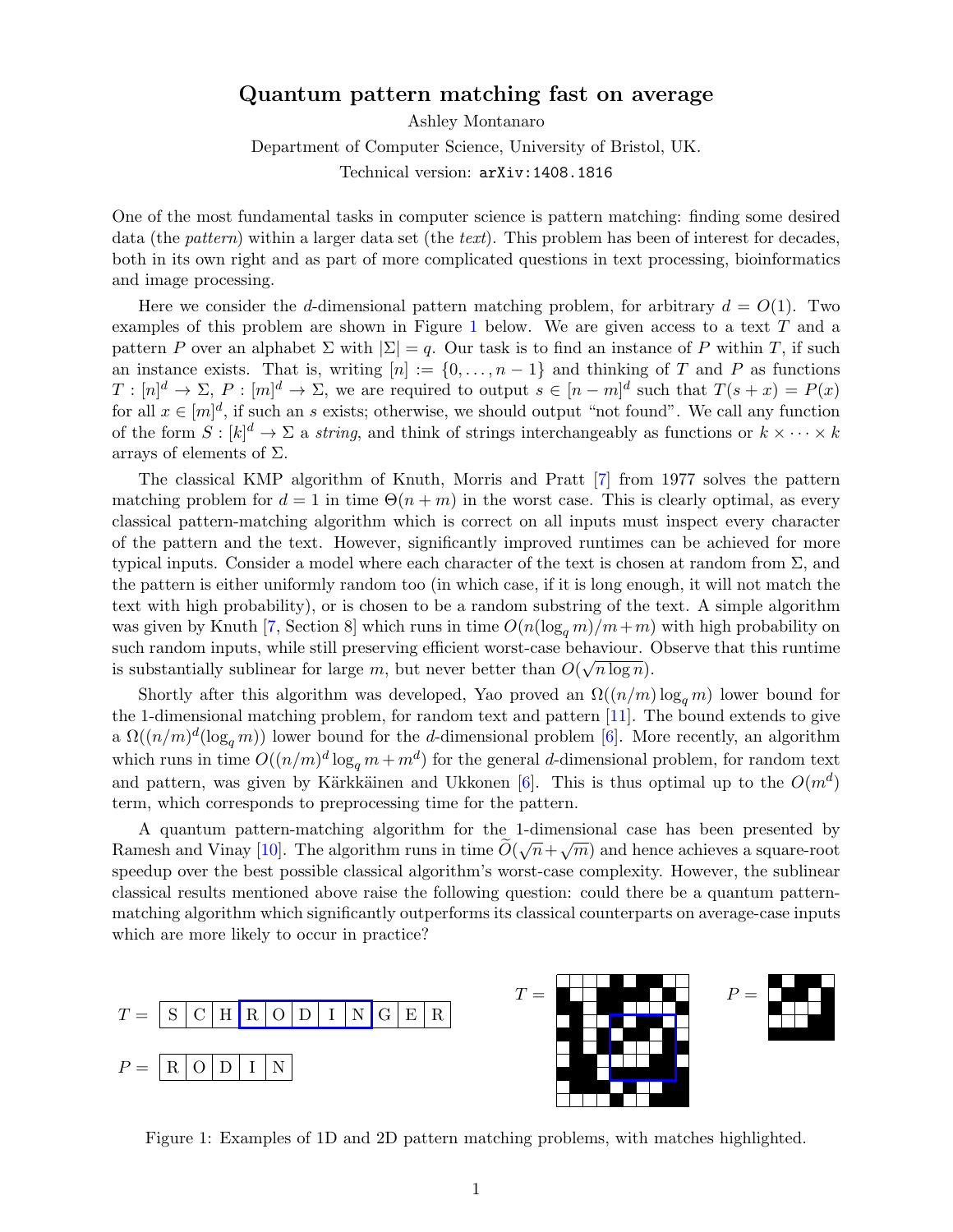## Statement of results

We give a quantum algorithm which, for most instances of the  $d$ -dimensional pattern matching problem, is super-polynomially faster than the best possible classical algorithm.

<span id="page-1-0"></span>**Theorem 1.** Assume  $m = \omega(\log n)$ . Let  $T : [n]^d \rightarrow \Sigma$  be picked uniformly at random. Let  $P : [m]^{d} \to \Sigma$  be picked either (a) by choosing an arbitrary  $m \times \cdots \times m$  substring of T, or (b) by choosing each element of P uniformly at random from  $\Sigma$ . Then there is a quantum algorithm by choosing each element of 1 and of the fundom from  $\Delta$ . Then there is a quantum algorithm<br>which runs in time  $\widetilde{O}((n/m)^{d/2}2^{O(d^{3/2}\sqrt{\log m})})$  and determines which is the case. In case (a), the algorithm also outputs the position at which  $P$  matches  $T$ . The algorithm fails with probability  $O(1/n^d)$ , taken over both the choice of T and P, and the algorithm's internal randomness.

 $Any \ classical \ bounded\-error \ algorithm \ for \ the \ same \ problem \ must \ make \ \widetilde{\Omega}((n/m)^d + n^{d/2}) \ queries$ to T and P in total.

The  $\widetilde{O}$ ,  $\widetilde{\Omega}$  notation suppresses factors logarithmic in m and n. The time complexity is stated in the standard quantum circuit model, assuming that a query to T or P uses time  $O(1)$ . We can think of  $T$  and  $P$  as either easily evaluated oracle functions in the query complexity model, or data stored in an efficiently accessible quantum random-access memory [\[4\]](#page-3-4).

Observe that, for any fixed d,  $2^{O(d^{3/2}\sqrt{\log m})} = o(m^{\epsilon})$  for any  $\epsilon > 0$ . When m is large, Theorem [1](#page-1-0) thus demonstrates a super-polynomial separation between quantum and classical complexity (when m is small, e.g.  $O(\log n)$ , straightforward use of Grover's algorithm is faster). For example, when  $m = \Omega(n)$ , we get a quantum algorithm running in time  $\widetilde{O}(2^{O(d^{3/2}\sqrt{\log n}}))$ , as opposed to when  $m = \Omega(n)$ , we get a quantum algorithm running in time  $O(2 + 10^{3/2})$ , as opposed to the best classical complexity of  $\tilde{\Omega}(n^{d/2})$ . The omitted constants in the  $O(d^{3/2}\sqrt{\log m})$  term in the exponent are not unreasonably high. For  $d = 1$ , for example, the algorithm's runtime is the exponent are not unreasonably high. For  $a = 1$  $a = 1$ , for example, the algorithm's runtime is  $\tilde{O}(\sqrt{n/m} 2^{2.68... \sqrt{\log_2 m}})$ . Theorem 1 is a rare example of a super-polynomial average-case separation between quantum and classical computation for a natural problem and a natural distribution on the input. An exponential average-case separation was previously proven [\[2\]](#page-3-5) for a related problem (an oracular hidden shift problem over  $\mathbb{Z}_2^n$ ), but that problem is arguably less natural than pattern matching.

Theorem [1](#page-1-0) is based on a more general pattern matching result, which holds for non-random patterns and texts. In order to state this result more formally, we need some notation. For any string  $S: [n]^d \to \Sigma$ , we define a new string  $S^{\triangleright k}: [n-k+1]^d \to \Sigma^{k^d}$ , where  $S^{\triangleright k}(x_1, \ldots, x_d)$  is equal to the size  $k \times \cdots \times k$  substring of S beginning at position  $x_1, \ldots, x_d$ . Formally, for any  $f : [n]^d \to \Sigma$ ,  $s \in [n]^d, k \in [n-s], \text{ let } f_{s,k} : [k]^d \to \Sigma \text{ be defined by } f_{s,k}(z_1,\ldots,z_d) = f(s_1+z_1,\ldots,s_n+z_n).$  Then

$$
S^{\triangleright k}(x_1,\ldots,x_d)=S_{s,k}.
$$

An example of this operation is shown in Figure [2.](#page-2-0)

Define the m-injectivity length of S,  $v(S, m)$ , to be the minimal k such that  $S_{s,m}^{\triangleright k}$  is injective for all  $s \in [n-m]^d$ . Thus  $v(S,m) \leq \nu$  if every  $m \times \cdots \times m$  substring of  $S^{\triangleright \nu}$  is injective. For any S,  $1 \le v(S,m) \le m$ . Finally, define  $v(S) := v(S,n)$ ;  $v(S)$  is the minimal k such that  $S^{\triangleright k}$  is injective. Then the most general result we have is as follows:

<span id="page-1-1"></span>**Theorem 2.** Fix  $d = O(1)$ . Let  $T : [n]^d \to \Sigma$  and  $P : [m]^d \to \Sigma$  satisfy  $v(T, m), v(P) \le \nu \le m/2$ , for some  $\nu$ . Further assume that, for every offset s such that P does not match T at that offset, the fraction of positions  $x \in [m]^d$  where  $P(x) \neq T(x + s)$  is at least  $\gamma$ . Then there is a bounded-error quantum algorithm which outputs  $s \in [m]^d$  such that P matches T at offset s, if such an s exists; otherwise, the algorithm outputs "not found". The algorithm makes

$$
O\left( \left(\frac{n \log^2 m \, 2^{\sqrt{(2 \log_2 3) d \log_2 m}}}{m}\right)^{d/2} \left( \nu \log m \, 2^{\sqrt{(2 \log_2 3) d \log_2 m}} + \frac{1}{\sqrt{\gamma}} \right) \right)
$$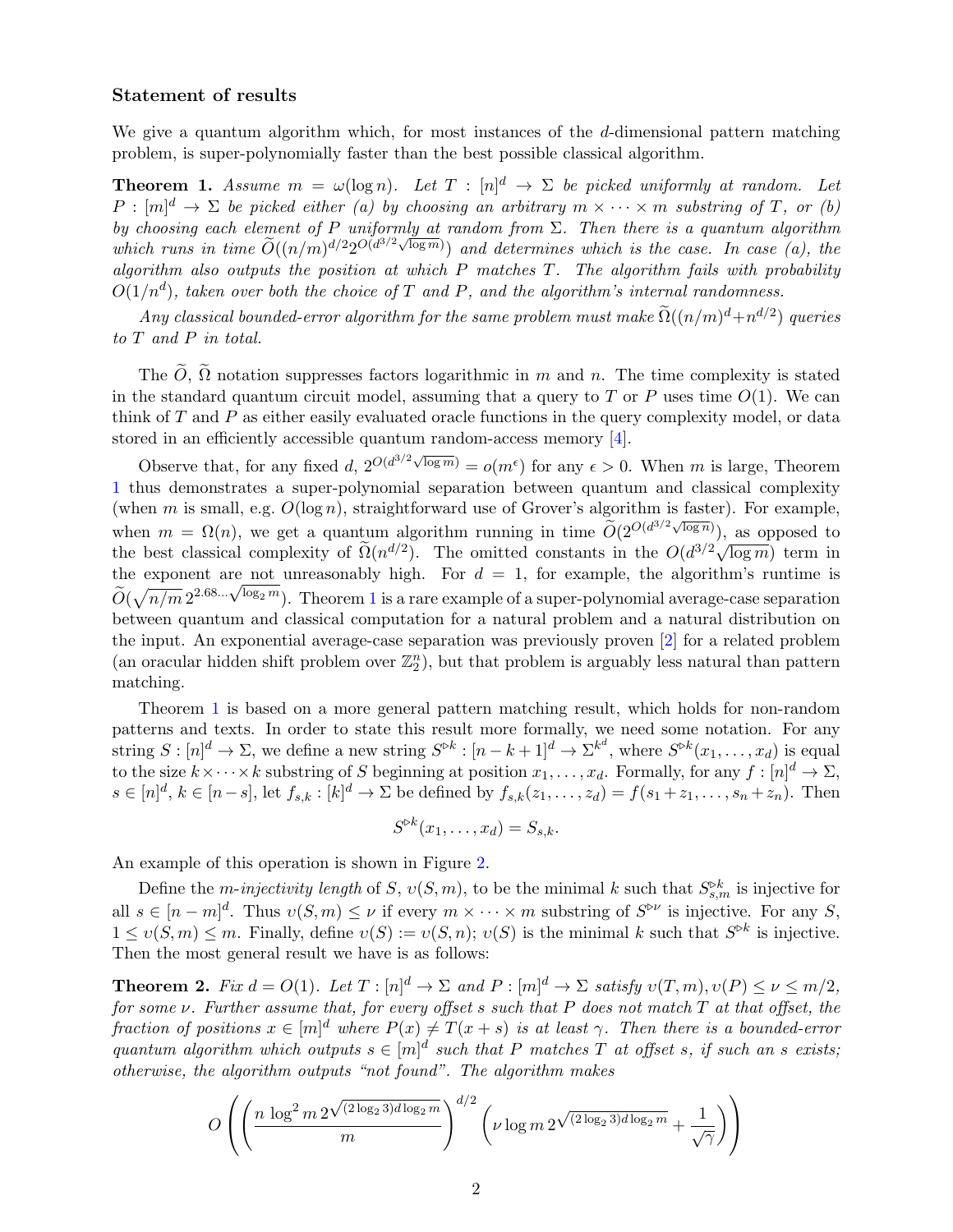

<span id="page-2-0"></span>Figure 2: Converting a non-injective 2D string S into an injective string  $S^{\triangleright 3}$ .

queries to each of T and P. The runtime is the same up to a polylog $(m)$  factor.

Theorem [2](#page-1-1) may appear somewhat hard to digest. The intuition is that the algorithm is efficient, i.e. has runtime close to  $O((n/m)^{d/2})$ , when: the strings formed by concatenating all short substrings of both  $T$  and  $P$  are injective; and offsets where there is no match can be efficiently tested and discarded. The algorithm can thus be seen as achieving a speedup in a scenario somewhat similar to that considered in the field of property testing [\[9\]](#page-3-6), where it has the promise that each potential match is either actually a match, or is far from being a match.

## **Techniques**

Theorem [2](#page-1-1) is ultimately based around the use of a quantum algorithm for finding hidden shifts in injective functions  $f: \mathbb{Z}_{2^n}^d \to \Sigma$ . The algorithm is a variant of algorithms of Kuperberg [\[8\]](#page-3-7). Kuperberg's work described several algorithms: two for finding hidden shifts in injective functions  $f : \mathbb{Z}_{2^n} \to \Sigma$ , and one for finding hidden shifts in general abelian groups. The algorithm given here achieves essentially the same asymptotic complexity as the best algorithm given in [\[8\]](#page-3-7), and appears somewhat simpler to analyse. In particular, we include a full proof of its correctness and complexity.

To use the algorithm, we first make the pattern and text injective. This is similar to the "injectivisation" idea used by Gharibi [\[3\]](#page-3-8) in the context of quantum algorithms for abelian hidden shift problems, but here we need a slightly different notion, as used by Knuth [\[7\]](#page-3-0), to ensure we preserve matching after injectivisation. We then apply the hidden shift algorithm by guessing an offset where the pattern matches the text. If our guess is fairly close, then the algorithm succeeds in finding the actual offset where the pattern matches. This guessing process is then wrapped within the use of the bounded-error variant of Grover's search algorithm [\[5\]](#page-3-9) to obtain the final result. Theorem [1](#page-1-0) is then derived by simply calculating the quantities  $\nu$ ,  $\gamma$  that occur in Theorem [2](#page-1-1) for random strings.

Kuperberg showed in [\[8\]](#page-3-7) that, based on a similar idea of guessing offsets, his algorithms gave a super-polynomial quantum speedup for the task of finding an injective pattern of length  $m$ , promised to be hidden in an injective text of length  $2m$ . The contribution here is thus to generalise this idea to arbitrary dimensions  $d > 1$ , to remove the restriction on the length of the text, and to relax the injectivity constraint. We also modify the promise that the pattern is guaranteed to be contained in the text to the promise that any non-matches can be tested efficiently. Observe that a constraint of this form is required if one seeks a runtime which is  $o(m^{d/2})$ . Imagine we are told an offset at which the pattern is claimed to match the text. If we have no lower bound on the number of positions at which it does not match the text if the claim is false, then verifying this claimed match would require  $\Omega(m^{d/2})$  quantum queries in the worst case [\[1\]](#page-3-10).